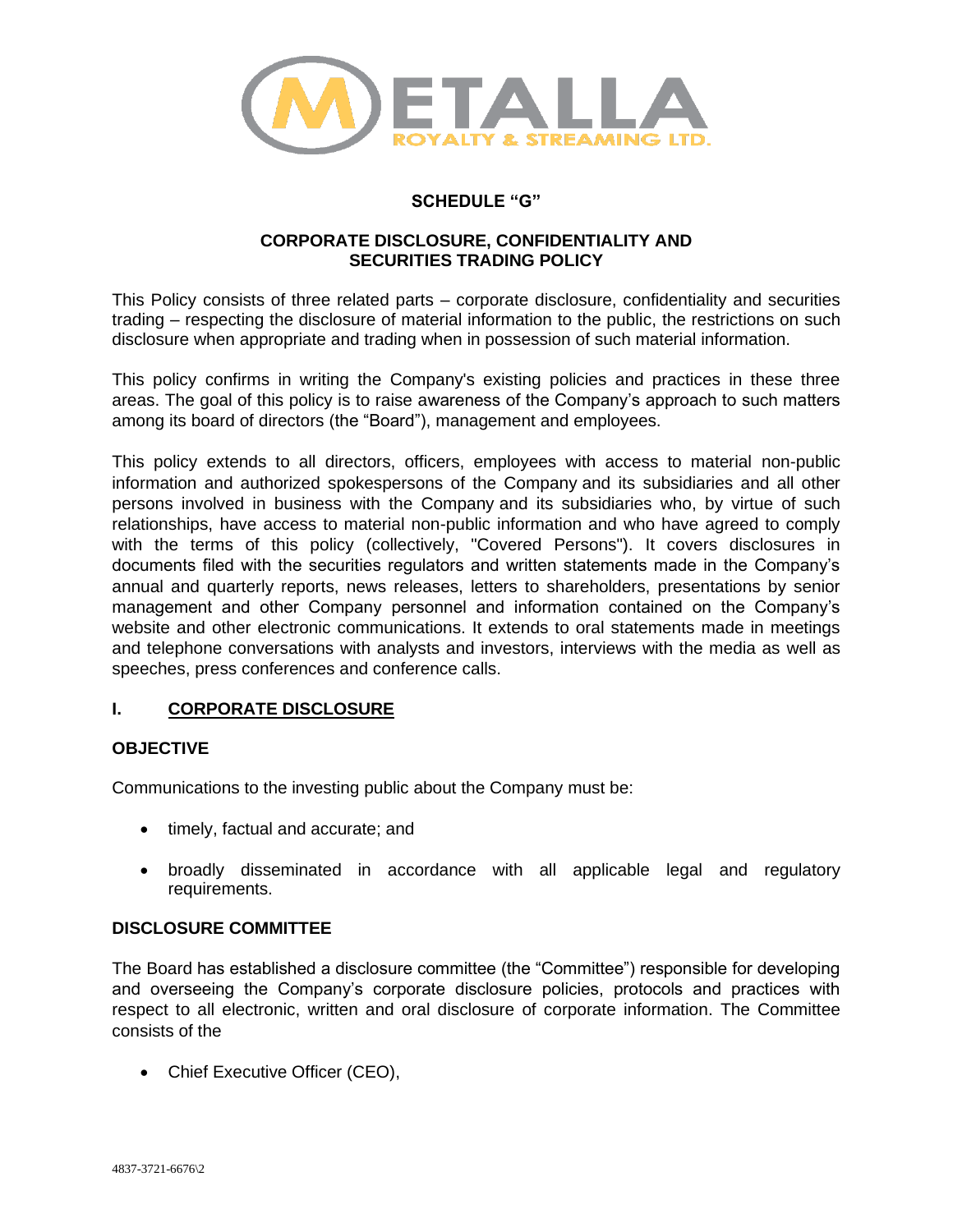- Chief Financial Officer (CFO), and
- Corporate Secretary.

The Committee may seek advice from Canadian and American legal counsel as it feels necessary. The Committee may meet on such occasions as are required and shall keep records of these meeting, including a record of decisions made.

The Committee's responsibilities will include

- assessing controls, procedures and policies with respect to all electronic, written and oral disclosure of corporate information,
- determining what information is material and when developments affecting the Company's business justify public disclosure and review and authorize all disclosure in advance of public release,
- monitoring the Company's website,
- scrutinizing the effectiveness and compliance with the Company's disclosure controls, procedures and policies, and
- informing the Company's directors, officers and employees on all material matters related to corporate disclosure.

The Committee shall establish procedures to ensure that it is fully apprised of all pending Company developments that may require public disclosure. If it is determined that the information should remain confidential, the Committee will determine how that information will be controlled.

The Committee will review and update, if necessary, this policy on a regular basis to ensure compliance with changing regulatory requirements and to foster adherence to best practices. The Committee will report to the Board on at least an annual basis and more frequently if required or deemed appropriate.

## **PRINCIPLES OF DISCLOSURE OF MATERIAL INFORMATION**

"Material information" is any information relating to the business and affairs of the Company that is likely to have, or would reasonably be expected to have, a significant effect on the market price or value of the Company's securities or information that would be expected to have a significant influence on, or is likely to be considered important by, a reasonable investor in making investment decisions. Material information consists of both material facts and material changes relating to the business and affairs of the Company.

In complying with requirements to disclose as soon as practicable all material information under applicable securities laws and stock exchange rules, the Company will adhere to the following basic disclosure principles: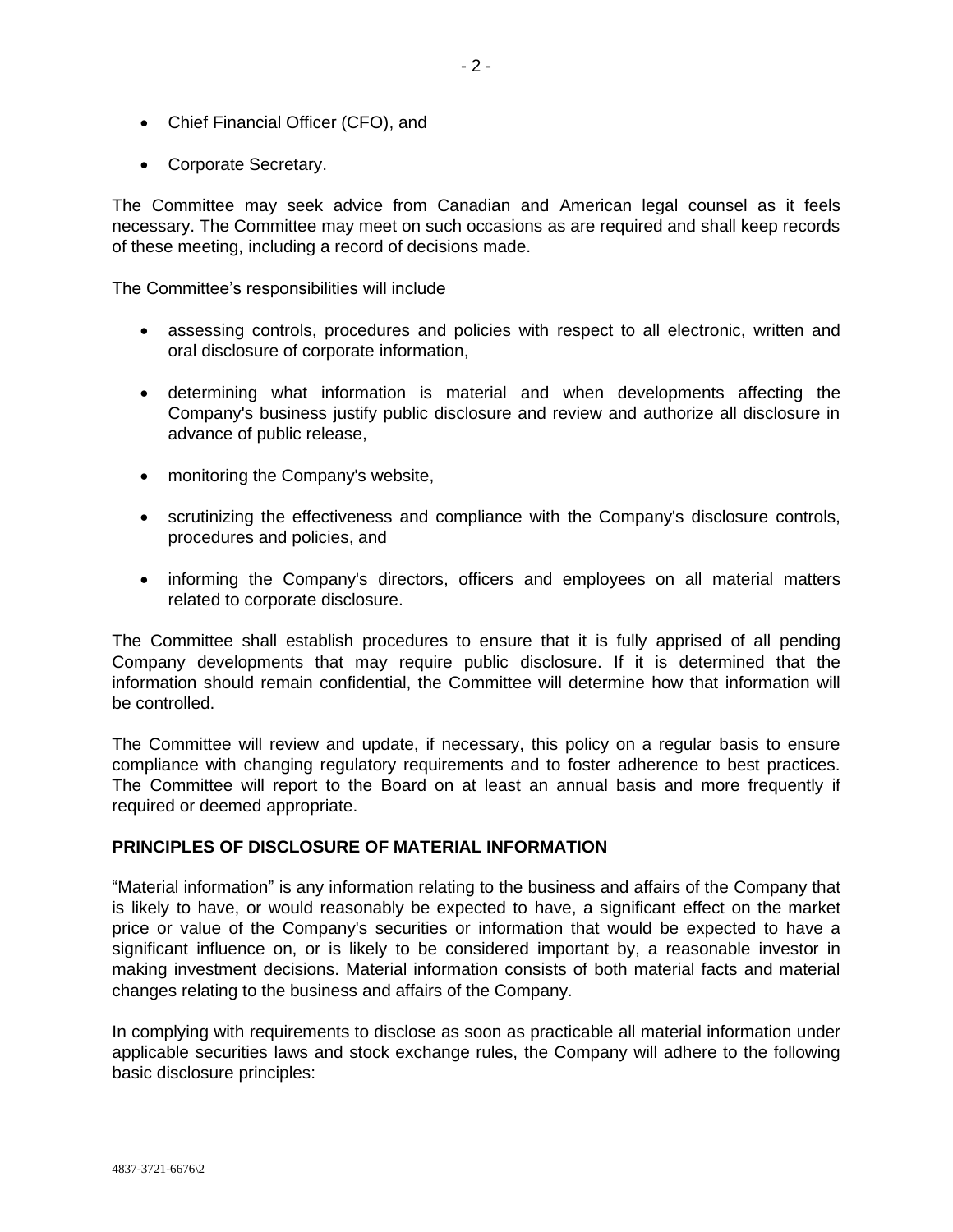- 1. Material information will be publicly disclosed as soon as practicable through news release. When required, the Company will notify any stock exchanges prior to the public disclosure in accordance with the rules of the exchange.
- 2. In certain circumstances, it may be determined that complete disclosure would be unduly detrimental to the Company. If, for example, release of the information would prejudice negotiations in a corporate transaction, such information may be kept confidential (to the extent permitted by applicable law or stock exchange rules) until the Committee determines that it is appropriate to publicly disclose it. Upon making such determination, the Committee will cause a news release to be issued and a confidential material change report to be filed as required by applicable securities regulators.
- 3. Disclosure must be made in terms that can be clearly understood by the average person and should include a full description of the material information, how it positively or negatively impacts the Company and any information the omission of which would make the rest of the disclosure misleading.
- 4. Unfavourable material information must be disclosed as promptly and completely as favourable information.
- 5. Previously undisclosed material information must not be disclosed to selected individuals, for example, in an interview with an analyst or in a telephone conversation with an investor. If previously undisclosed material information has been inadvertently disclosed to an analyst or any other person not bound by an express confidentiality obligation, such information must be broadly disclosed as soon as practicable via news release.
- 6. Disclosure only on the Company's website, in financial statements or Management's Discussion & Analysis or through social media, or any combination of the foregoing, does not constitute adequate disclosure of material non-public information which can only be properly and fully disclosed in a news release.
- 7. Disclosure must be corrected as soon as practicable if the Company subsequently learns that earlier disclosure by the Company contained a material error at the time it was given.
- 8. The Company will refrain from making promotional disclosures that exceeds the disclosure necessary to enable the public to make informed investment decisions.

#### **DESIGNATED SPOKESPERSONS**

The Company designates a limited number of spokespersons responsible for communication with the investment community, regulators or the media. The CEO shall be the official spokesperson for the Company. The CEO may designate others within the Company to speak on behalf of the Company as back-ups or to respond to specific inquiries.

Persons who are not official spokespersons must not respond under any circumstances to inquiries from the investment community, the media or others, unless specifically asked to do so by an official spokesperson.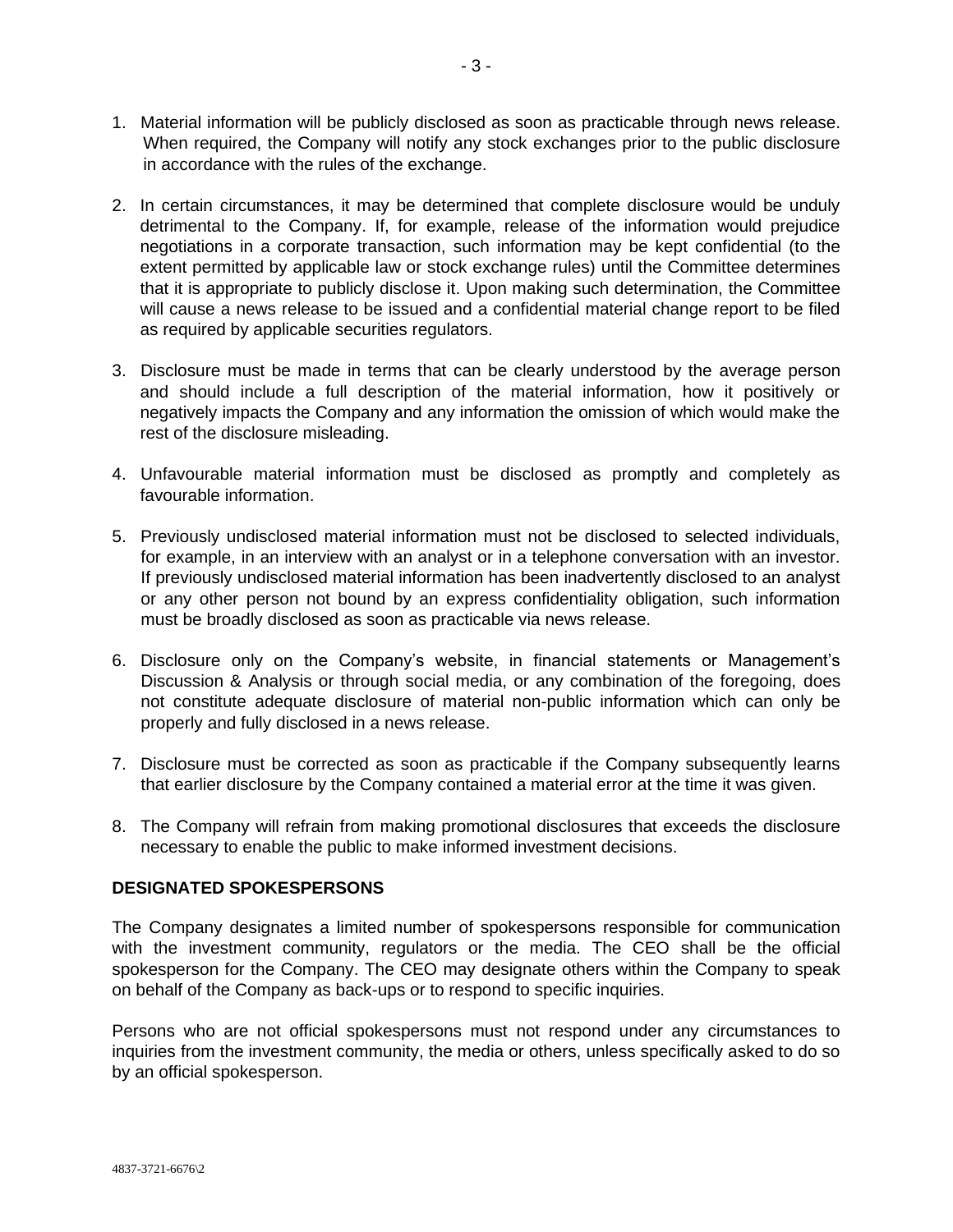#### **NEWS RELEASES**

Once the Committee determines that a development is material, a news release will be drafted, approved by the Committee and issued. Should a material statement inadvertently be made on a selective basis, the Company will issue a news release as soon as practicable in order to fully disclose that information.

Annual and interim financial results will be publicly released as scheduled to meet filing and stock exchange requirements, following Audit Committee and Board approval of the financial statements.

News releases respecting material information will be disseminated through an approved news wire service that provides simultaneous distribution in both Canada and the United States of America. News releases will be transmitted to appropriate regulatory bodies and may be transmitted to major business wires, national financial media and the local media in areas where the Company has its headquarters and major operations.

News releases will be posted on the Company's website as soon as practicable after release over the news wire.

#### **CONFERENCE CALLS**

Conference calls may be held for quarterly and annual financial results and major corporate developments, whereby discussion of key aspects is accessible simultaneously to all interested parties, some as participants by telephone and others in a listen-only mode by telephone or via a webcast over the Internet. The call will be preceded by a news release containing all relevant material information. At the beginning of the call, a Company spokesperson will provide appropriate cautionary language with respect to any forward-looking information and direct participants to publicly available documents containing the assumptions, sensitivities and a full discussion of the risks and uncertainties.

The Company will provide advance notice of the conference call and webcast by issuing a news release announcing the date and time and providing information on how interested parties may access the call and webcast. In addition, the Company may send invitations to analysts, institutional investors, the media and others invited to participate. Any non-material supplemental information provided to participants will also be posted to the website for others to view. An audio recording of the conference call or an archived audio webcast on the Internet will be made available following the call for a reasonable period of time for anyone interested in listening to a replay.

If, following the call, it is determined that, during the call, comments by management inadvertently included previously undisclosed material information, the Company will, as soon as practicable, disclose such information broadly via news release.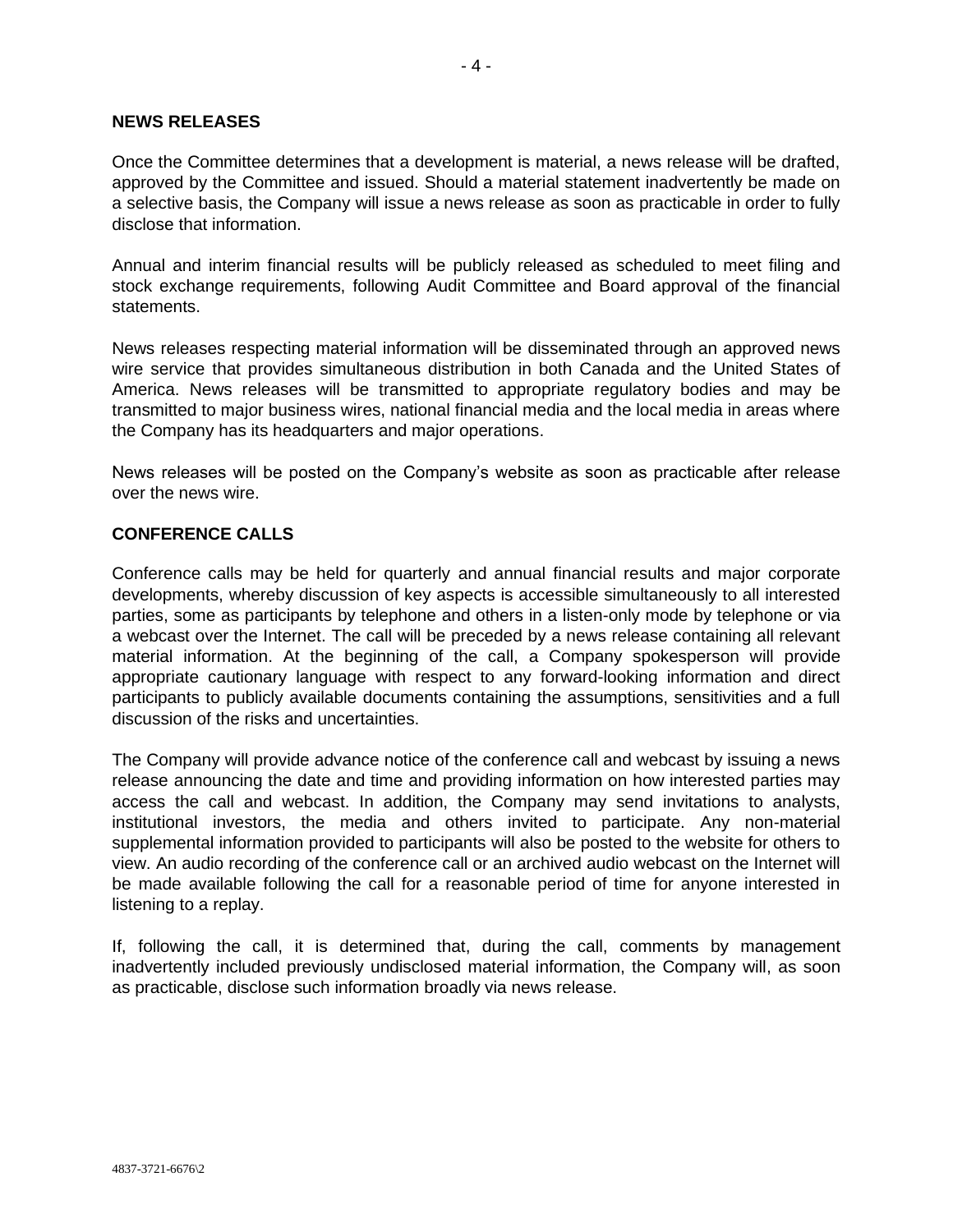## **RUMOURS**

The Company does not comment, affirmatively or negatively, on rumours unless required to do so by applicable securities laws or stock exchange rules. This also applies to rumors promulgated on the Internet. The Company's spokespersons will respond consistently by saying,

*"It is our policy not to comment on market rumours or speculation."* 

Should a stock exchange request that the Company make a definitive statement in response to a market rumour that is causing significant volatility in the stock, the Committee will consider the matter and decide whether to make a policy exception.

## **CONTACTS WITH ANALYSTS, INVESTORS AND THE MEDIA**

Disclosure in individual or group meetings does not constitute adequate disclosure of information that is considered material non-public information. If the Company intends to announce material information at an analyst or shareholder meeting, press conference or conference call, the announcement must be preceded by a news release.

The Company recognizes that meetings with analysts and significant investors are an important element of the Company's investor relations program. The Company will meet with analysts and investors on an individual or small group basis as needed and will initiate contacts or respond to calls in a timely, consistent and accurate fashion in accordance with this policy.

The Company will provide only non-material information through individual and group meetings, in addition to regular publicly disclosed information, recognizing that an analyst or investor may construct this information into a mosaic that could result in material information. The Company cannot alter the materiality of information by breaking down the information into smaller, nonmaterial components.

#### **REVIEWING ANALYST DRAFT REPORTS AND MODELS**

It is the Company's policy to review, upon request, analysts' draft research reports or models for the purpose of pointing out errors in fact based on publicly disclosed information. When an analyst inquires with respect to his/her estimates, the Company will question an analyst's assumptions if the estimate is significantly different than the range of estimates provided in the Company's published earnings guidance. The Company will limit its comments in responding to such inquiries to non-material information. The Company will not confirm, or attempt to influence, an analyst's opinions or conclusions and will not express comfort with the analyst's model and earnings estimates.

In order to avoid appearing to "endorse" an analyst's report or model, the Company will provide its comments orally or will attach a disclaimer to written comments to indicate the report was reviewed only for factual accuracy.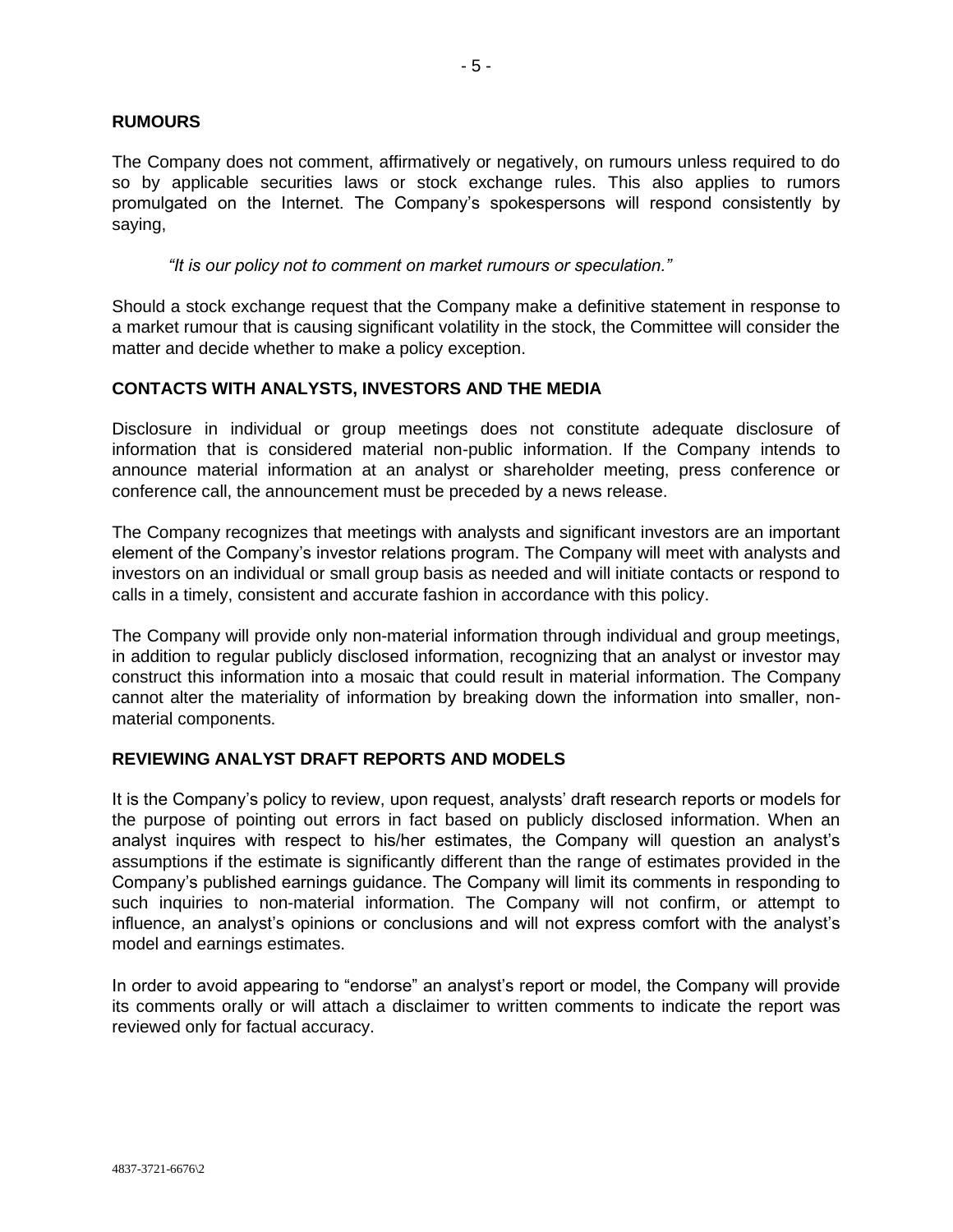## **DISTRIBUTING ANALYST REPORTS**

Analyst reports are proprietary products of the analyst's firm. Including an analyst report in the distribution of the Company's investor information package may be viewed as an endorsement by the Company of the report, and should be avoided. The Company may post on its website a complete list, regardless of the recommendation, of all the investment firms and analysts who have provided recent research coverage on the Company. If provided, such list will not include links to the analysts' websites or publications.

### **FORWARD-LOOKING INFORMATION**

Should the Company elect to disclose forward-looking information in continuous disclosure documents, speeches, conference calls, etc., the following guidelines will be observed.

- 1. The information, if deemed material, will be broadly disseminated via news release, in accordance with this disclosure policy.
- 2. The information will be clearly identified as forward looking.
- 3. The Company will identify all material assumptions used in the preparation of the forwardlooking information.
- 4. The information will be accompanied by a statement that identifies, in very specific terms, the risks and uncertainties that may cause the actual results to differ materially from those projected in the information, including a sensitivity analysis to indicate the extent to which different business conditions from the underlying assumptions may affect the actual outcome.
- 5. The information will be accompanied by a statement that the information is given as of a current date and may be subject to future change and that the Company disclaims any intention or obligation to update or revise the forward-looking information, whether as a result of new information, future events or otherwise, except as required by applicable law. Notwithstanding this disclaimer, should subsequent events prove past statements about current trends to be materially off target, the Company may choose to update its guidance on the anticipated impact on revenue and earnings or other key measures of corporate performance via news release, explaining the underlying reasons.

#### **DISCLOSURE RECORD**

The Committee will designate its corporate office in Vancouver at which the files containing all public information about the Company, including continuous disclosure documents, news releases and analysts' reports, will be kept.

#### **RESPONSIBILITY FOR ELECTRONIC COMMUNICATIONS**

This disclosure policy also applies to electronic communications. Accordingly, those responsible for written and oral public disclosures shall also be responsible for electronic communications.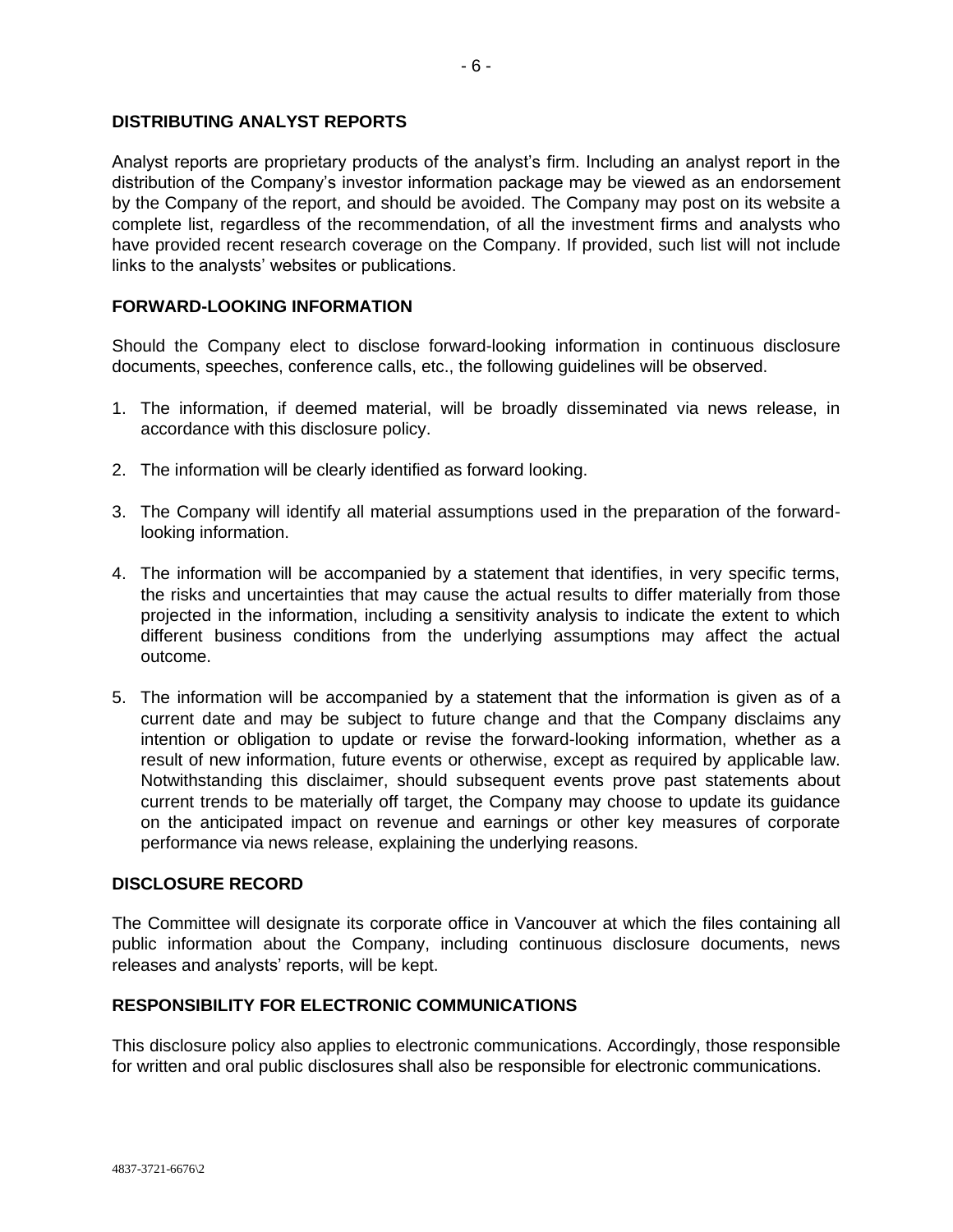Any links from the Company website to a third-party website will include a notice that advises the reader that he or she is leaving the Company's website and that the Company is not responsible for the contents of the other site.

Investor relations material shall be contained within a separate section of the Company's website and shall include a notice that advises the reader that the information posted was accurate at the time of posting, but may be superseded by subsequent disclosures. All data posted to the website, including text and audiovisual material, shall show the date on which such material was originally issued. Any material changes in information posted on the Company's website must be updated as soon as practicable.

In order to ensure that no material undisclosed information is inadvertently disclosed, Covered Persons are prohibited from

- participating in Internet chat rooms or newsgroup discussions on matters pertaining to the Company's activities or its securities, and
- posting any information related to the Company on any Internet chat room or other form of newsgroup discussion or through any social media.

Any Covered Person who encounters a discussion pertaining to the Company should advise the Committee immediately, so the discussion may be monitored.

## **II. CONFIDENTIALITY**

## **RESTRICTIONS ON DISCLOSURE BY COMPANY PERSONNEL**

#### a) *Disclosure by or on behalf of Company*

No Covered Person shall disclose or discuss any non-public material information about the Company to or with any person outside the Company unless disclosure is:

- (i) required in the necessary course of the Company's business, made pursuant to the proper performance by the disclosing director, officer or employee of his or her duties on behalf of the Company and the person receiving such information acknowledges that the disclosure is confidential and the recipient is aware of the requirements of applicable securities laws relating to such recipient
	- trading securities with knowledge of material information in respect of the Company that has not been generally disclosed, and
	- informing another person or company of such a material information;
- (ii) compelled by judicial process;
- (iii) expressly authorized by a member of the Committee or by the Board; or
- (iv) being made pursuant to the Company's Whistleblower Policy.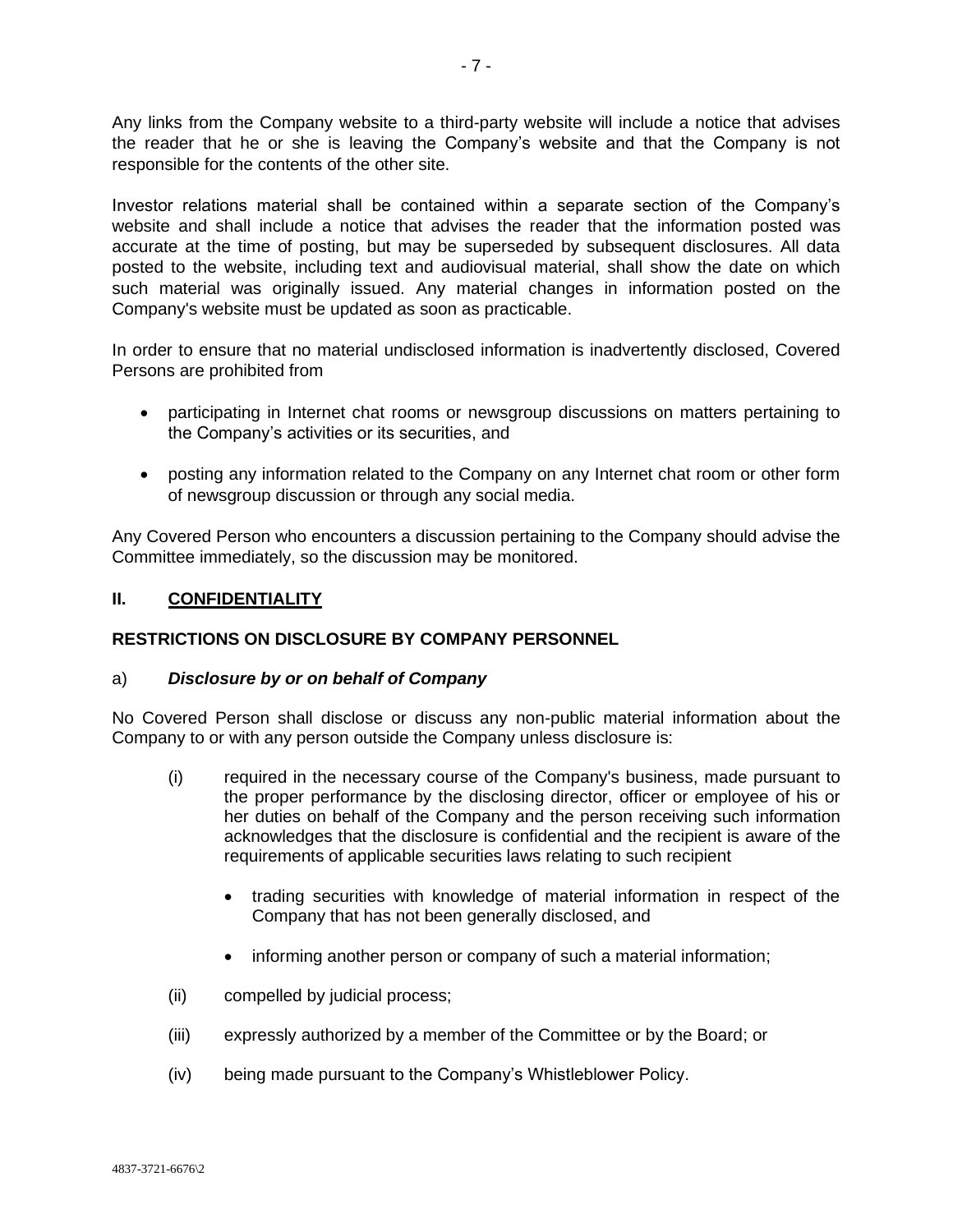If a Covered Person has any questions as to whether information is material or potentially material information or has previously been disclosed in accordance with this Policy, contact the Chief Executive Officer**.**

## b) *Expert Disclosure*

Prior to any public statement or disclosure or a filing with a securities regulatory authority by the Company or by a person on behalf of the Company that includes, summarizes or quotes from a report, statement or opinion made by an "expert" (within the meaning of applicable Canadian provincial securities laws) and unless a member of the Committee determines otherwise, the Company shall obtain the written consent of such expert to such statement, disclosure or filing (which has not been withdrawn in writing by the expert prior to the Company's disclosure or filing).

## **MAINTAINING CONFIDENTIALITY**

Each Covered Person is prohibited from communicating confidential material information to anyone else, unless it is necessary to do so in the ordinary course of business. Efforts will be made to limit access to such confidential information to only those who need to know the information and such persons will be advised that the information is to be kept confidential.

Covered Persons should be aware that communication by e-mail leaves a physical track of its passage that may be subject to later decryption attempts. Caution should be taken for all confidential information being transmitted over the Internet.

Outside parties privy to undisclosed material information concerning the Company will be told that they must not divulge such information to anyone else, other than in the necessary course of business and that they may not trade in the Company's securities until the information is publicly disclosed. Where appropriate, such outside parties will be requested to confirm their commitment to non-disclosure in the form of a written confidentiality agreement.

In order to prevent the misuse or inadvertent disclosure of material information, the procedures set forth below should be observed at all times:

- 1. Documents and files containing confidential information should be kept in a safe place to which access is restricted to individuals who "need to know" that information in the necessary course of business. Code names should be used as required.
- 2. Confidential matters should not be discussed in places where it is reasonable to expect that the discussion may be overheard, such as elevators, hallways, restaurants, airplanes or taxis.
- 3. Confidential documents should not be read or displayed in public places and should not be discarded where others can retrieve them.
- 4. Employees must ensure they maintain the confidentiality of information in their possession outside of the office as well as inside the office.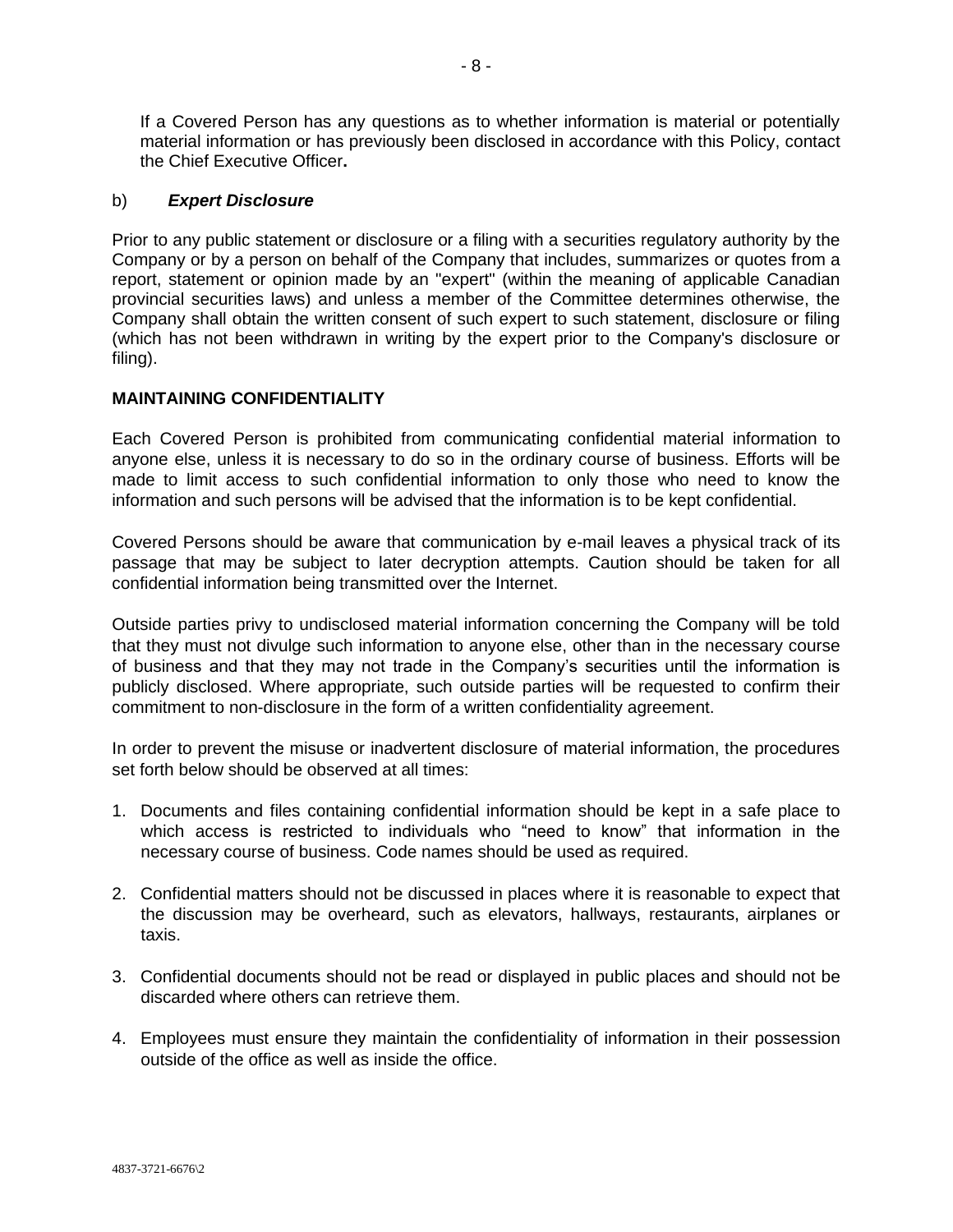- 5. Transmission of documents by electronic means, such as by fax, email or directly from one computer to another, should be made only where it is reasonable to believe that the transmission can be made and received under secure conditions.
- 6. Unnecessary copying of confidential documents should be avoided and documents containing confidential information should be promptly removed from conference rooms and work areas after meetings have concluded. Extra copies of confidential documents should be shredded or otherwise destroyed.
- 7. Access to confidential electronic data should be restricted through the use of passwords.

## **WHISTLEBLOWER LAWS**

The foregoing obligations of confidentiality are subject to applicable whistleblower laws, which protect your right to provide information to governmental and regulatory authorities. You are not required to seek the Company's permission or notify the Company of any communications made in compliance with applicable whistleblower laws, and the Company will not consider such communications to violate this or any other Company policy or any agreement between you and the Company.

## **III. SECURITIES TRADING RESTRICTIONS**

It is illegal for anyone to purchase or sell securities of any public company with knowledge of material information affecting that company that has not been publicly disclosed. Except in the necessary course of business, it is also illegal for anyone to inform any other person of material non-public information. Therefore, Covered Persons with knowledge of confidential material information about (i) the Company or (ii) any counter-parties in negotiations of material potential transactions, are prohibited from trading any shares in the Company or any counter-party until the information has been fully disclosed and a reasonable period of time has passed for the information to be widely disseminated (a minimum of one business day).

For the purposes of this section, references to "purchases and sales of securities" includes

- (i) purchases or sales of shares, bonds, options, puts and calls,
- (ii) stock option exercises,
- (iii) sales of Company shares acquired upon the exercise of stock options.

If and when the Company is subject to applicable United States securities law requirements, this section also applies to the following elections under Canadian registered retirement savings plans, tax free savings accounts, registered education savings plans and similar plans and United States 401(k) plans:

- (i) increasing or decreasing periodic contributions allocated to the purchase of Company shares;
- (ii) intra-plan transfers of an existing balance in or out of Company shares;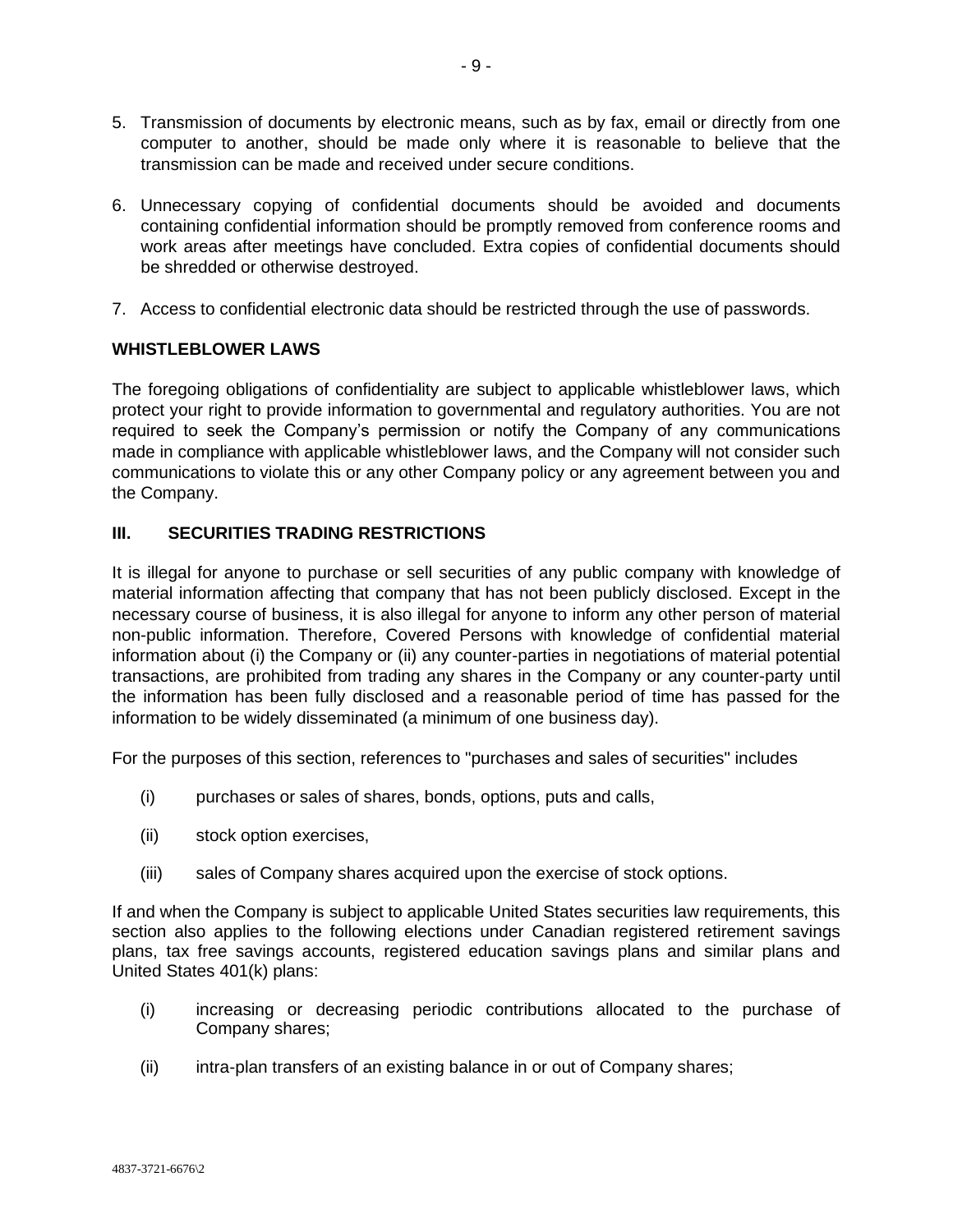- (iii) borrowing money against the account if the loan results in the liquidation of any portion of Company shares; and
- (iv) pre-paying a loan if the pre-payment results in allocation of the proceeds to Company shares.

The trading restrictions described in this section continue to apply after termination of employment or other relevant relationship with the Company to the extent that a former Covered Person is in possession of material non-public information at the time of termination. In such case, no trading may take place until the information becomes public or ceases to be material.

Covered Persons are responsible for compliance with the trading restrictions described in this section by their spouse, minor children and anyone else living in their household, a partnership in which such Covered Person is a general partner, a trust of which such Covered Person is a trustee, an estate of which such Covered Person is an executor, and any other entity that the Covered Person controls (collectively 'Related Parties').

Transactions that may be necessary or justifiable for independent reasons, such as the need to raise money for an emergency expenditure, are no exception. Even the appearance of an improper transaction must be avoided.

## **BLACKOUT PERIODS**

Trading blackouts are periods of time during which Covered Persons cannot trade the Company's securities or other securities whose price may be affected by material undisclosed information

Blackout periods may be prescribed for Covered Persons, from time to time, by the Committee in circumstances in which material non-public information exists. All persons with knowledge of such information will be covered by the blackout, including external advisors such as legal counsel and investment bankers.

Persons subject to the blackout period restrictions whose employment or other relationship with the Company terminates during a blackout period will remain subject to the restrictions until the end of such period.

Persons privy to information which is not currently subject to a blackout period must not trade the Company's securities if the person reasonably believes the information is material and it has not been publicly disclosed.

A register of blackout periods shall be maintained by the Corporate Secretary.

## **PRE-CLEARANCE OF TRADES**

To protect the reputation of the Company and avoid the appearance of impropriety, all directors, officers, senior management and country managers of the Company and its subsidiaries, whether or not they are Covered Persons, are recommended to pre-clear all proposed trades in the Company's securities, whether by themselves or by their Related Parties, including the exercise of stock options, with the Corporate Secretary of the Company or such other person as